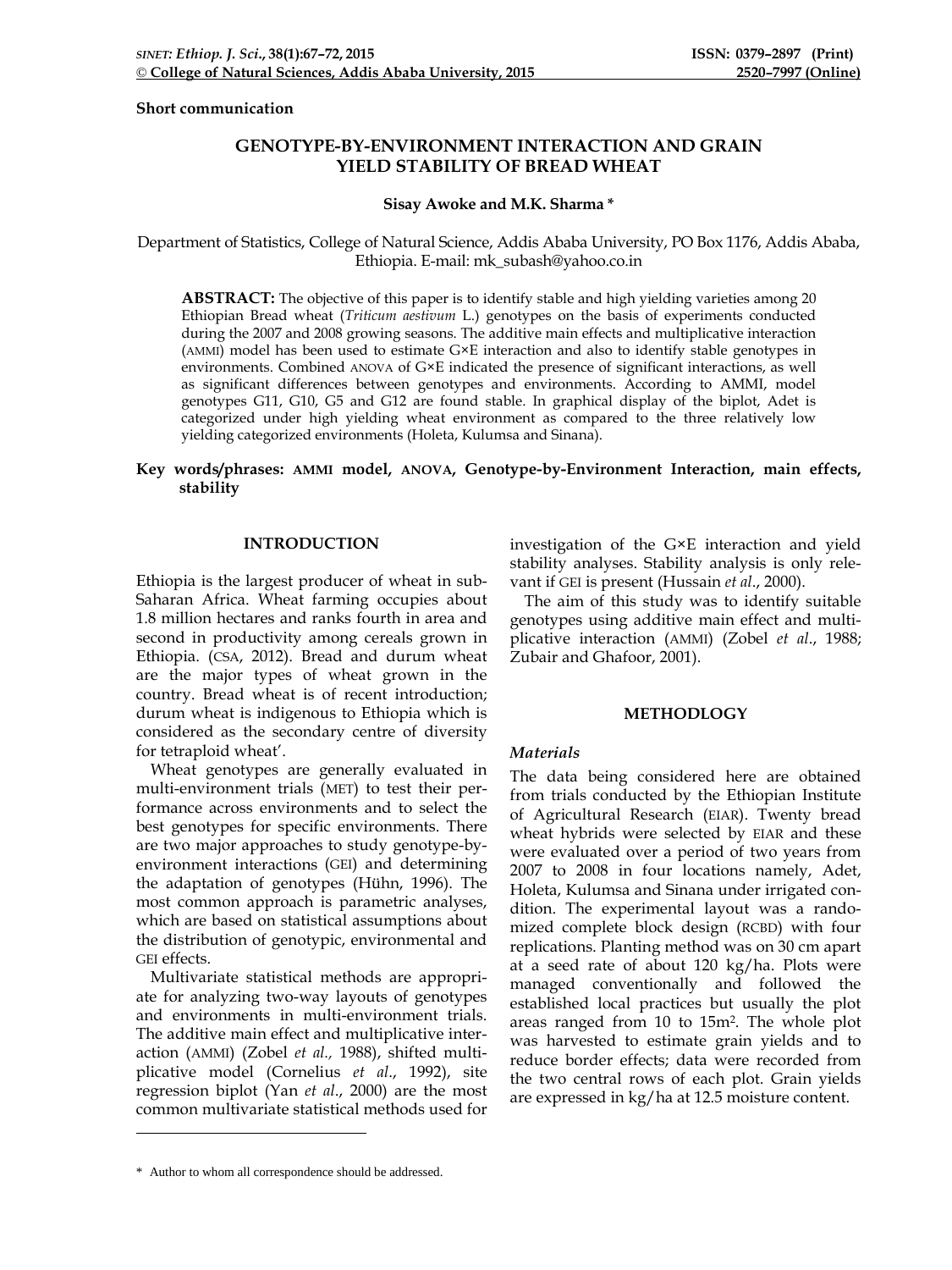The locations were different in soil type, altitude, mean annual temperature and rainfall and were considered as individual environments. Also, the growing season had different rainfall patterns. Therefore, locations in each year were considered as different environments. Hence, an environment is defined here as a location-year combination. Consequently, combinations of seasons (Year 1 and Year 2) and four locations were treated as eight environments (E1-E8).

## *Statistical methods*

## *Analysis of variance*

We considered the linear model with additive main effects and multiplicative interactions (AMMI) for analyzing the data of multi-environment yield trials and to estimate additive main effects. The linear model for the analysis of variance (ANOVA) is

 $Y_{ijk} = \mu + G_i + E_j + G E_{ij} + B_{jk} + e_{ijk}$ where, *i*=1,2,…,*l*, *j*=1,2,…,m, *l*=1,2,…,k,  $Y_{ijk}$ ,  $G_i$ ,  $E_j$ ,  $GE_{ij}$ ,  $B_{ik}$  and  $e_{ijk}$  have their usual meaning.

*Additive main effects and multiplicative interaction method (AMMI)*

The model equation is:

$$
Y_{ijk} = \mu + G_i + E_j + \sum_{n=1}^{\infty} \lambda_n \alpha_{in} y_{jn} + e_{ijk}
$$

where,

 $Y_{\text{ijk}}$ ,  $G_i$  and  $E_i$  have their usual meaning.

μ is the grand mean;

- $\lambda_n$  is the eigenvalue of the principal component analysis (PCA) axis n;
- $\sigma_{\text{in}}$  and  $\gamma_{\text{in}}$  are the genotype and environment principal component scores for
- axis n;
- N is the number of principal components retained in the model.

There are at most  $min(l-1, m-1)$  axes, but usually the number of axes *N* retained in the model is smaller, thereby producing a reduced model denoted AMMI1 or AMMI2 retaining 1 or 2 Interaction Principal Component Axis (IPCA), and so on.

#### *The AMMI stability value (ASV)*

In order to rank genotypes in terms of stability, the following measure was proposed by Purchase (1997):

AMMI Stabilty Value (ASV)

$$
=\sqrt{\left[\frac{IPCA1\,Sum\,of Squares}{IPCA2\,Sumof Squares}\,(IPCA1\,score)\right]^2+\left[IPCA2\,score\right]^2}
$$

#### **RESULTS AND DISCUSSION**

#### *Combined analysis of variance*

## *G×E interaction analysis*

The statistical analyses were done using the software's SAS for combined ANOVA and GenStat Discovery, Edition 4 for AMMI analysis. The usual diagnostics such as plots-including a normal probability plot and histogram of residuals, plot of residual versus fitted values, plot of residuals versus level of regress or variable etc. were employed. Examination of these diagnostics did not reveal any serious violations of the model assumptions. For testing homogeneity of residual variance, the Bartlett's test has been applied. The test result showed that the eight error variances are homogenous. A combined analysis of variance (ANOVA) was performed to the original yield data.

*Analysis of variance and estimation of variance components*

The relative performance of genotypes based on the mean grain yield (kg ha-1) environments are ranked and presented in Table 1.

**Table 1. Mean grain yield (kg/ha) of 20 bread wheat genotypes over 8 test environments.**

| Genotype          | Code of<br>genotype | Mean<br>grain<br>vield | Rank           |
|-------------------|---------------------|------------------------|----------------|
| K6290Bulk         | G1                  | 3853.23                | 1              |
| K6295-4A          | G2                  | 3570.28                | 6              |
| ET-13.A2          | G3                  | 3673.42                | 3              |
| ET12.D4           | G4                  | 3593.33                | 4              |
| <b>KKBB</b>       | G5                  | 3186.36                | 15             |
| Mitikie(HAR-1709) | G6                  | 3329.14                | 12             |
| Wabe(HAR-710)     | G7                  | 3313.60                | 13             |
| Kubsa(HAR-1685)   | G8                  | 3513.09                | 7              |
| Galama(HAR-604)   | G9                  | 3456.28                | 9              |
| Abola(HAR-1522)   | G10                 | 3048.72                | 16             |
| Magal(HAR-1595)   | G11                 | 3034.36                | 18             |
| Tusie(HAR-1407)   | G12                 | 3030.58                | 19             |
| Tura(HAR-1407)    | G13                 | 3454.74                | 10             |
| Katar(HAR-1899)   | G14                 | 3273.31                | 14             |
| Shinna(HAR-1868)  | G15                 | 3577.59                | 5              |
| <b>HAR-407</b>    | G16                 | 3438.62                | 11             |
| <b>HAR-416</b>    | G17                 | 3465.84                | 8              |
| Gara              | G18                 | 3048.49                | 17             |
| Batu              | G19                 | 3759.88                | $\overline{2}$ |
| K6106-9           | G20                 | 2759.81                | 20             |

The combined analysis of variance (ANOVA) is given in Table 2. The combined analysis of variance across locations and years showed highly significant differences among locations (L),year (Y) and genotypes (G) and their interaction  $(L \times Y,$ G×L, G×L×Y). However, the interaction G×Y was not significant.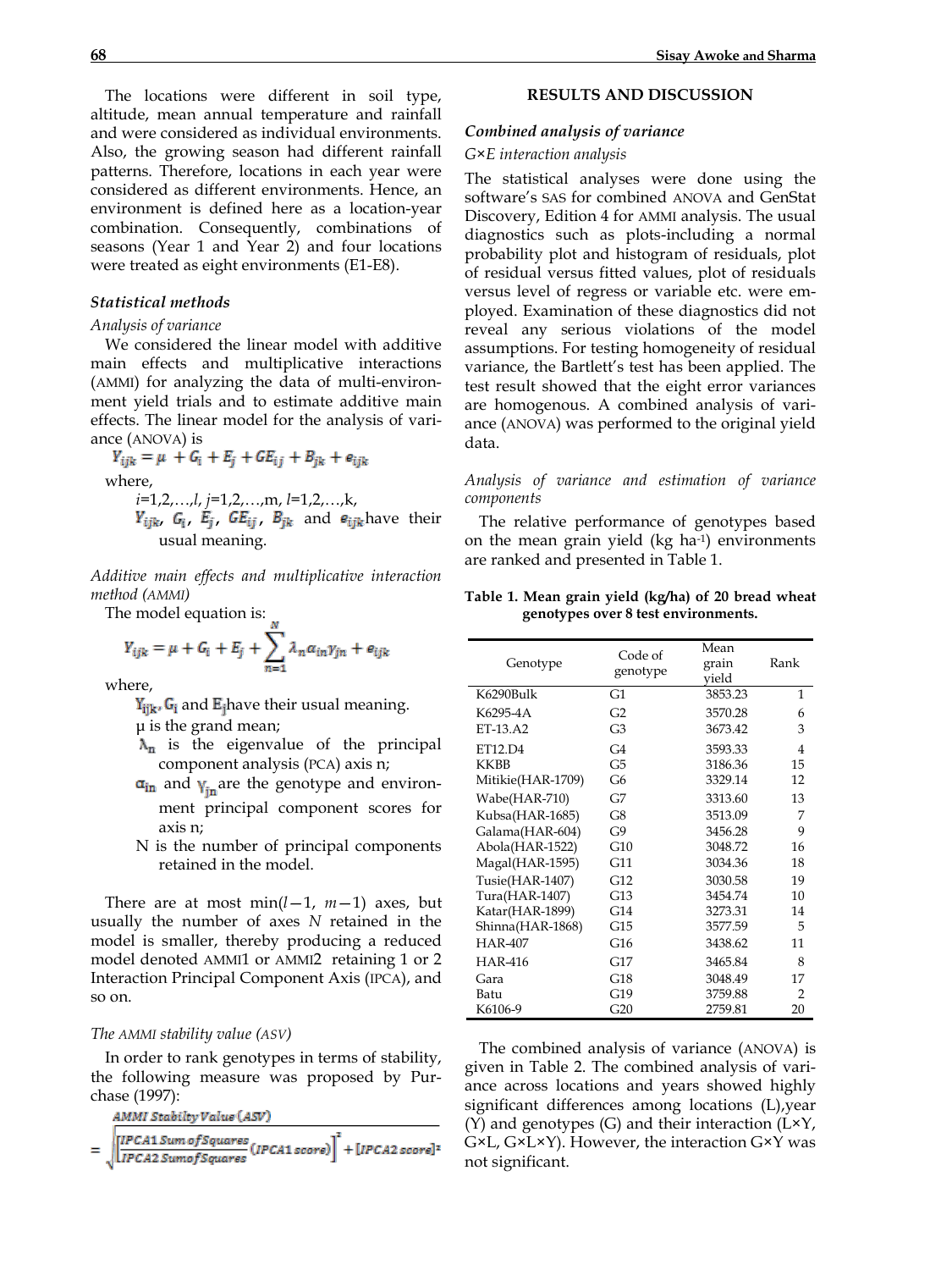| Source              | DF  | Sum of Squares | $\%SS$ | Mean Square | F Value | $Pr$ > F |
|---------------------|-----|----------------|--------|-------------|---------|----------|
| Env(E)              | 7   | 999543941.9    | 77.9   | 142791991.7 | 439.17  | < 0001   |
| Location (L)        | 3   | 623756478.2    |        | 207918826.1 | 639.47  | < 0.001  |
| Year $(Y)$          |     | 5160646.2      |        | 5160646.2   | 15.87   | < 0001   |
| $I \times Y$        | 3   | 370626817.5    |        | 123542272.5 | 379.96  | < 0.001  |
| Reps(env)           | 24  | 14149904.6     | 1.1    | 589579.4    | 1.81    | 0.0112   |
| Genotype(G)         | 19  | 48459603.8     | 3.78   | 2550505.5   | 7.84    | < 0001   |
| Env*genotype        | 133 | 72644063.7     |        | 546196.0    | 1.68    | < 0001   |
| $G\times L$         | 57  | 35364200.2     |        | 620424.6    | 1.91    | 0.0002   |
| GXY                 | 19  | 8002038.5      |        | 421159.9    | 1.30    | 0.1808   |
| $G\times L\times Y$ | 57  | 29277825.0     |        | 513646.1    | 1.58    | 0.0064   |
| Error               | 456 | 148264845      | 11.56  | 325142      |         |          |
| Corrected Total     | 639 | 1283062422     |        |             |         |          |

**Table 2. Combined ANOVA for yield and the percentage sum of squares of the 20 hybrids tested at 8 environments over a period of two years (2007 and 2008).**

From Table 2. we see that location contributed the major share (48.61%) of variability followed by location × year interaction (28.89%). The interaction G×L was significant and accounted for 2.76% of the total variability and 48.68% of the G×E interaction.

The restricted maximum likelihood (REML) estimates of variance components for environment, genotype and genotype × environment interaction with % are shown in Table 3.

**Table 3. Estimates of variance components for grain yield, genotypes and their interactions.**

| Variance Component                                | Estimate  | % variance<br>component |
|---------------------------------------------------|-----------|-------------------------|
| $Var(\text{env})$                                 | 1774767.5 |                         |
| $Var(rep(\text{env}))\hat{\sigma}^2_{\text{R/F}}$ | 13221.9   |                         |
| Var(genotype) $\frac{2\pi}{\sigma_{\rm E}}$       | 62634.7   | 14.14                   |
| Var(env*genotype) $\hat{\sigma}^2_{\text{SME}}$   | 55263.4   | 1247                    |
| $Var(Error)$ $\hat{\sigma}_{\pi}^2$               | 325142.1  | 73.39                   |
|                                                   |           |                         |

The GEI is highly significant  $(p<0.01)$  accounting for 5.66% of the sum of squares. When a significant G×E interaction is present, the effects of genotype and environment are non-additive. Hence, such multi-location trial data along with a highly significant G×E interaction requires stability analysis.

## *Additive main effects and multiplicative interaction (AMMI) model*

The results of the combined analyses of variance (ANOVA) of the 20 wheat genotype evaluated over two years (2007 and 2008) and across four locations based on AMMI model are presented in Table 4.

The ANOVA indicated highly significant differences  $(p < 0.01)$  for environments, genotype and genotype × environment interaction. The Ftest was highly significant ( $p \leq 0.01$ ) for the first two IPCA axes and significant ( $p \leq 0.05$ ) for the third IPCA.

**Table 4. Analysis of variance (ANOVA) based on the AMMI model for grain yield (kg ha-1) for the two years (2007-2008).**

| Source                      | df  | SS         | MS        | F      | prob         | Total variation<br>explained (%) | $G \times E$<br>explained $(\%)$ | Cumulative<br>(%) |
|-----------------------------|-----|------------|-----------|--------|--------------|----------------------------------|----------------------------------|-------------------|
| Total                       | 639 | 1283062539 | 2007923   |        |              |                                  |                                  |                   |
| Treatments                  | 159 | 1120647854 | 7048100   | 21.68  | 0.00000      |                                  |                                  |                   |
| Genotypes                   | 19  | 48459604   | 2550505   | 7.84   | 0.00000      | 3.78                             |                                  |                   |
| Environments                | 7   | 999544204  | 142792029 | 242.19 | 0.00000      | 77.90                            |                                  |                   |
| Reps within Env.<br>(Block) | 24  | 14149905   | 589579    | 1.81   | 0.01117      |                                  |                                  |                   |
| Interactions $G \times E$   | 133 | 72644046   | 546196    | 1.68   | 0.00005      | 5.66                             |                                  |                   |
| IPCA <sub>1</sub>           | 25  | 23438053   | 937522    | 2.88   | $0.00001$ ** |                                  | 32.26                            | 32.26             |
| IPCA <sub>2</sub>           | 23  | 17702491   | 769674    | 2.37   | $0.00042**$  |                                  | 24.37                            | 56.63             |
| IPCA <sub>3</sub>           | 21  | 12908381   | 614685    | 1.89   | $0.01023*$   |                                  | 17.77                            | 74.4              |
| IPCA 4                      | 19  | 9872819    | 519622    | 1.60   | 0.05258      |                                  | 13.59                            | 87.99             |
| IPCA <sub>5</sub>           | 17  | 5677587    | 333976    | 1.03   | 0.42656      |                                  | 7.816                            | 95.81             |
| IPCA 6                      | 15  | 1998751    | 133250    | 0.41   | 0.97632      |                                  | 2.751                            | 98.56             |
| Residuals                   | 13  | 1045965    | 80459     | 0.25   | 0.99690      |                                  |                                  |                   |
| Error                       | 456 | 148264780  | 325142    |        |              |                                  |                                  |                   |

*\*P < 0.05, \*\* P < 0.01; IPCA= Interaction principal component axis Grand mean = 3369.032 R-squared= 0.8745 C.V. =17.245%*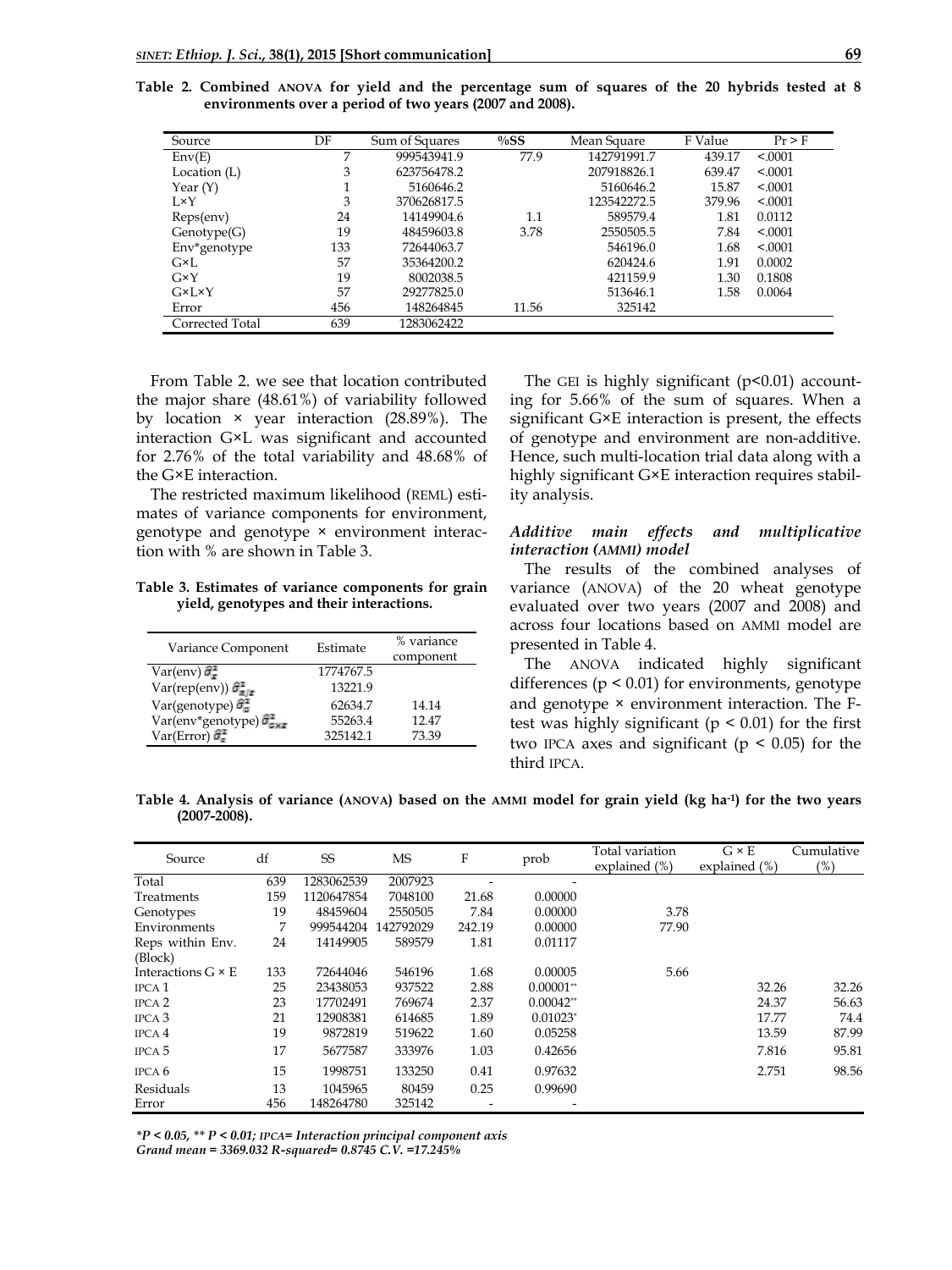The total variation explained, ranged from 3.78% for genotype, 77.90% for environment and 5.66% for G×E. The high percentage of environment is an indication that the major factor that influences yield performance of wheat in Ethiopia is environment. Out of the total eight IPCA, the three IPCA axes explained 74.4% of the G×E interaction. The first IPCA captured 32.26% of the total interaction sum of squares with 19 degrees of freedom. The second IPCA explained 24.37% of the interaction sum of squares with 17 degrees of freedom (Table 5).

In Figure 1, the IPCA1 scores for both the genotype and the environments are plotted against mean yield for the genotype and the environment, respectively.

The high yielding environments classified according to the AMMI 1 model are E1, E4 and E5 and the low yielding environments areE2, E3,E6,E7 and E8 (Table 6). Therefore, Adet is categorized under high yielding wheat environment compared with the three relatively low yielding environments (Holeta, Kulumsa and Sinana). It is further noted that E1 (Adet in 2007) was the most favourable season and E6 (Holeta in 2008) was less favourable among the eight environments (Fig. 1) The genotypes categorized

under favourable environments with aboveaverage means areG1, G3, G8, G13, G15, G16,G17 and G19; G3 is found to be more stable. Genotypes grouped under low yielding environments are G5, G6 and G20.

|  |  | Table 5. IPCA1, IPCA2 scores and graph ID for the 20 |  |  |  |
|--|--|------------------------------------------------------|--|--|--|
|  |  | wheat genotypes on mean yield.                       |  |  |  |

| Genotype       | Genotype<br>mean | IPCA <sub>1</sub> | IPCA <sub>2</sub> |
|----------------|------------------|-------------------|-------------------|
| G <sub>1</sub> | 3853             | 7.21379           | 9.49195           |
| G <sub>2</sub> | 3570             | $-14.23447$       | 13.78071          |
| G <sub>3</sub> | 3673             | 0.40226           | 2.60547           |
| G <sub>4</sub> | 3593             | $-14.40887$       | 7.65245           |
| G5             | 3186             | -2.74489          | 3.19634           |
| G <sub>6</sub> | 3329             | $-11.43273$       | 4.89232           |
| G7             | 3314             | 1.21947           | 10.05481          |
| G8             | 3513             | 8.85011           | 18.08441          |
| G9             | 3456             | $-12.86274$       | $-9.03752$        |
| G10            | 3049             | 6.09173           | $-0.67620$        |
| G11            | 3034             | 1.41815           | $-3.62202$        |
| G12            | 3031             | 1.19780           | -4.23959          |
| G13            | 3455             | 2.95747           | $-1.90659$        |
| G14            | 3273             | 1.20037           | 7.13527           |
| G15            | 3578             | 6.49709           | $-5.02418$        |
| G16            | 3439             | 24.85984          | $-20.08422$       |
| G17            | 3466             | 6.97929           | 5.84181           |
| G18            | 3048             | 3.05275           | $-12.80126$       |
| G19            | 3760             | 10.22350          | $-3.17157$        |
| G20            | 2760             | $-26.47995$       | $-22.17241$       |



Genotype & Environment means

**Figure 1. AMMI 1 biplot for grain yield of wheat genotypes showing means of genotypes and environments plotted against their IPCA1 scores (genotype/environment in place of others with similar means are not shown).**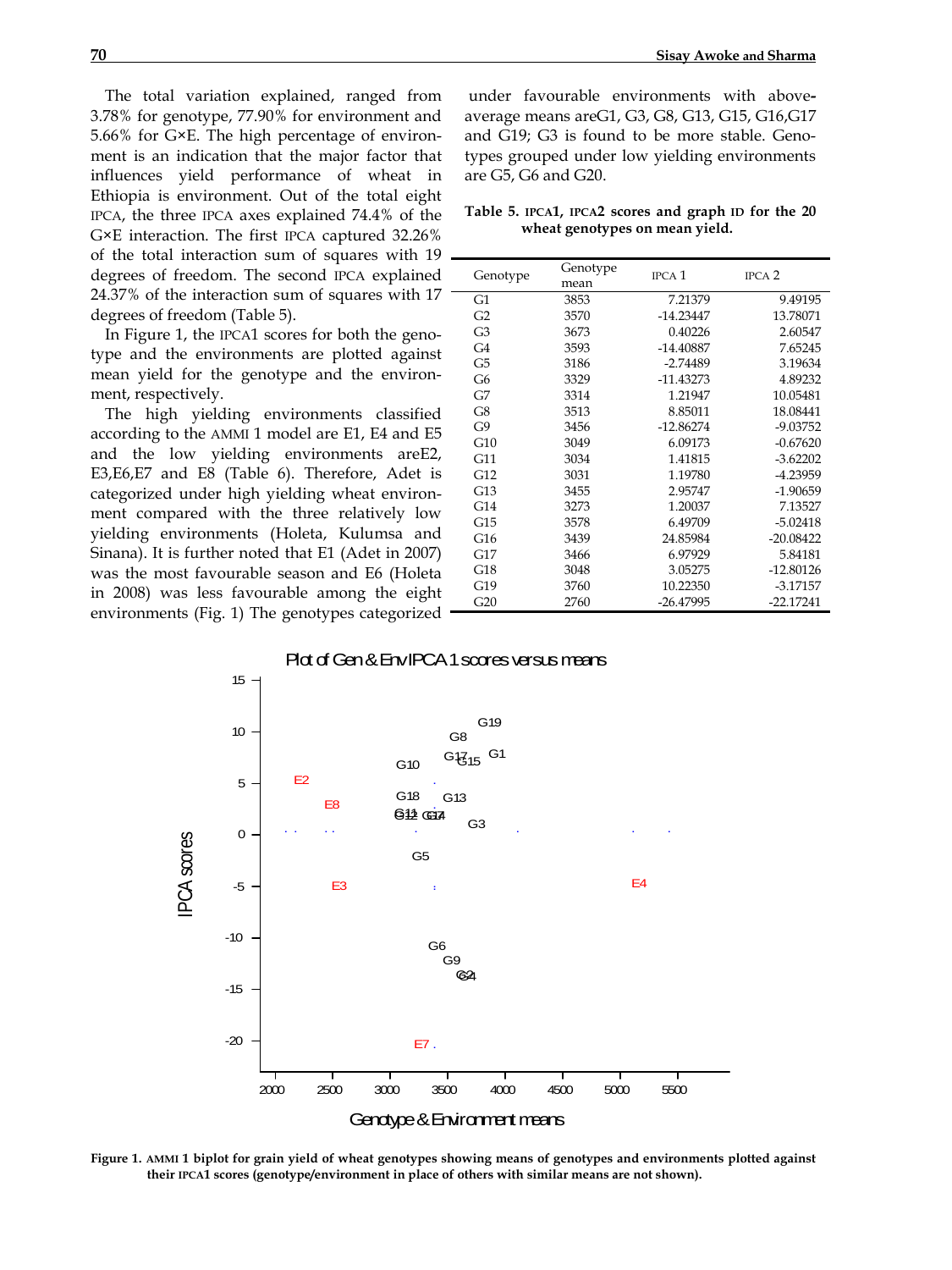| Environment    | Environmental | <b>IPCA</b> 1 | IPCA <sub>2</sub> |
|----------------|---------------|---------------|-------------------|
|                | mean          |               |                   |
| E1             | 4091          | 32.34405      | 9.25409           |
| E2             | 2160          | 4.62382       | $-21.47754$       |
| E <sub>3</sub> | 2488          | $-5.59216$    | $-11.42495$       |
| F4             | 5096          | -5.33133      | 24.19281          |
| F.5            | 5409          | 16.57043      | 10.02760          |
| F6             | 2076          | $-23.93305$   | $-2.51294$        |
| E7             | 3207          | $-20.99327$   | 14.70052          |
| E8             | 2425          | 2.31150       | -22.75959         |

**Table 6. The IPCA1, IPCA2 scores and the graph ID for the eight environments on environmental mean yield.**

The AMMI 2 biplot generated using the first two principal component scores showed a clear association between genotype and environment (Fig. 2). The biplot showed that E1 was the most discriminating environment for the genotypes. However, due to its high IPCA score, genotype variability in this environment may not exactly reflect the average genotype performance across environments**.**

The AMMI 2 biplot generated using the first two principal component scores showed a clear

association between genotype and environment (Fig. 2). The biplot showed that E1 was the most discriminating environment for the genotypes. However, due to its high IPCA score, genotype variability in this environment may not exactly reflect the average genotype performance across environments.

#### *The AMMI stability value (ASV)*

According to the ASV ranking the most stable genotypes are G3, G11 and G13 (Table 7). However, G1 and G19, which have the highest, mean yield (first and second) ranked twelfth and thirteenth for the ASV. The most unstable genotypes according to the ASV are G20, G16 and G2.

The AMMI 2 biplot indicated that the wheat genotypes G20 and G16 are the unstable genotype. Genotype G3, G5, G13, G11 and G12 were positioned closer to the origin of the biplot indicating their stability in performance across environments. G9 was more adapted to low yielding environment.



**Figure 2. AMMI 2 biplot for grain yield of wheat genotypes showing the plotting of IPCA1 and IPCA2 of genotypes and environments with vectors. The angle and the projection of the vectors indicate the association among the environments.**